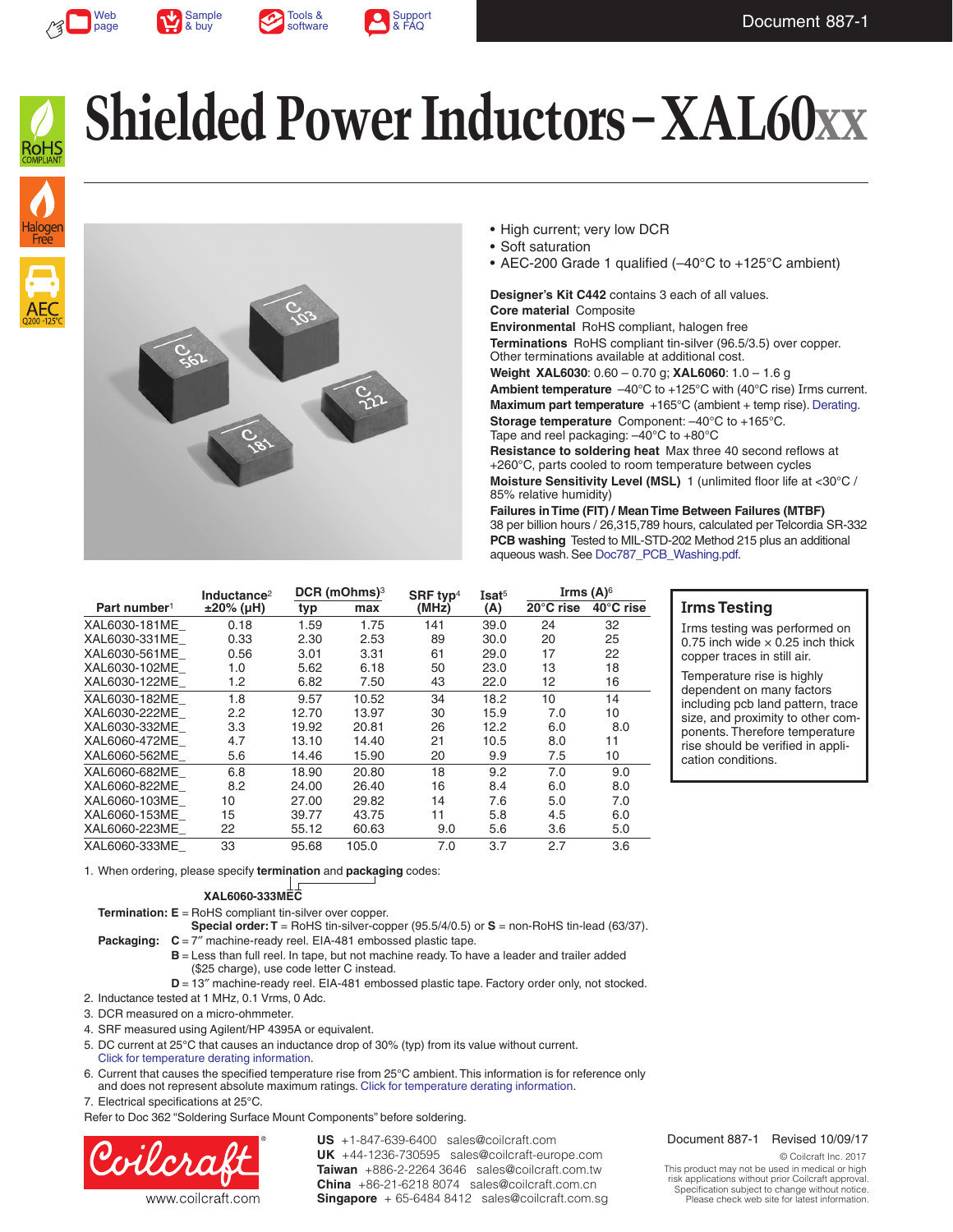## HIGH TEMPERATURE





















**US** +1-847-639-6400 sales@coilcraft.com **UK** +44-1236-730595 sales@coilcraft-europe.com **Taiwan** +886-2-2264 3646 sales@coilcraft.com.tw **China** +86-21-6218 8074 sales@coilcraft.com.cn **Singapore** + 65-6484 8412 sales@coilcraft.com.sg

#### Document 887-2 Revised 10/09/17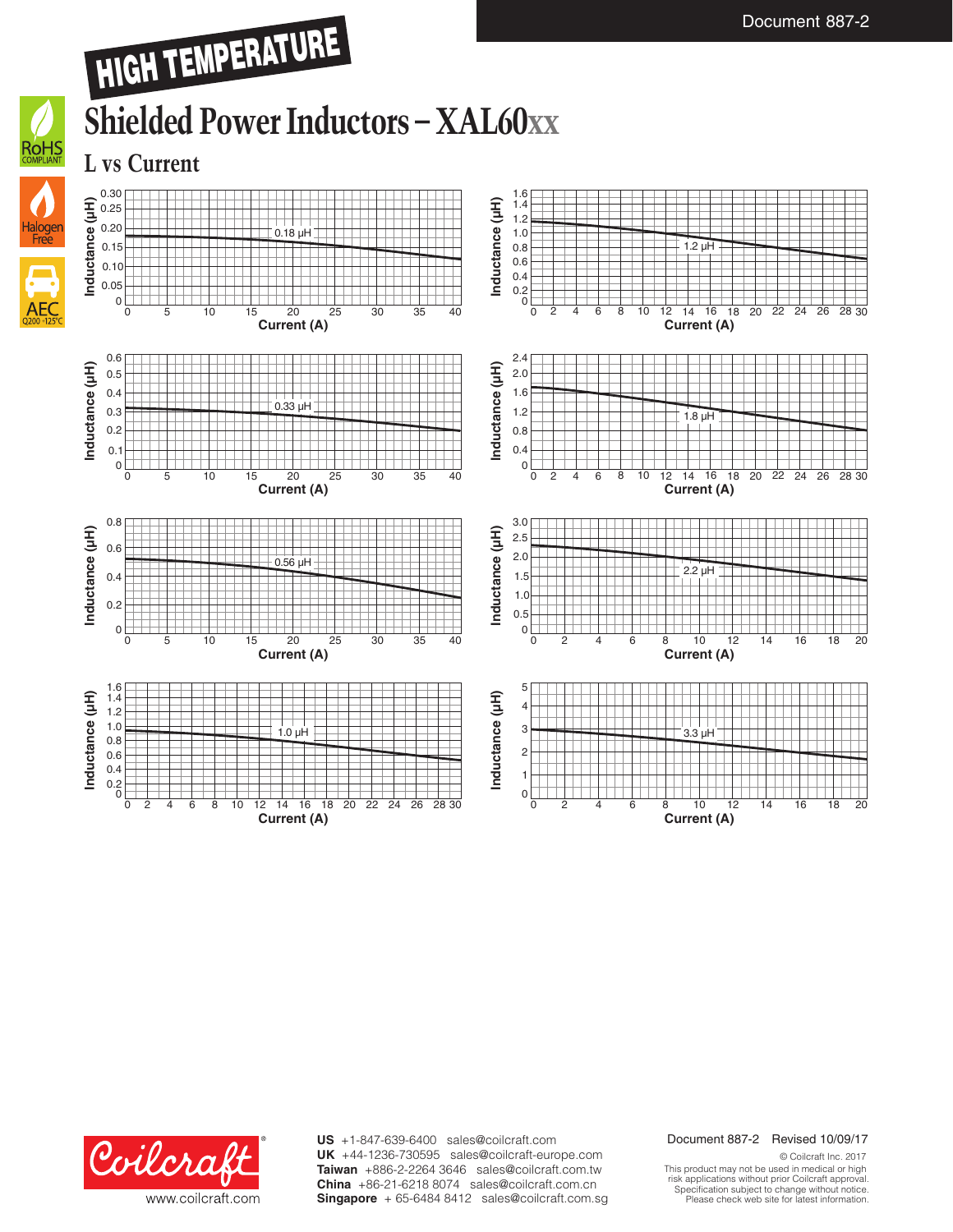



**US** +1-847-639-6400 sales@coilcraft.com **UK** +44-1236-730595 sales@coilcraft-europe.com **Taiwan** +886-2-2264 3646 sales@coilcraft.com.tw **China** +86-21-6218 8074 sales@coilcraft.com.cn **Singapore** + 65-6484 8412 sales@coilcraft.com.sg

#### Document 887-3 Revised 10/09/17